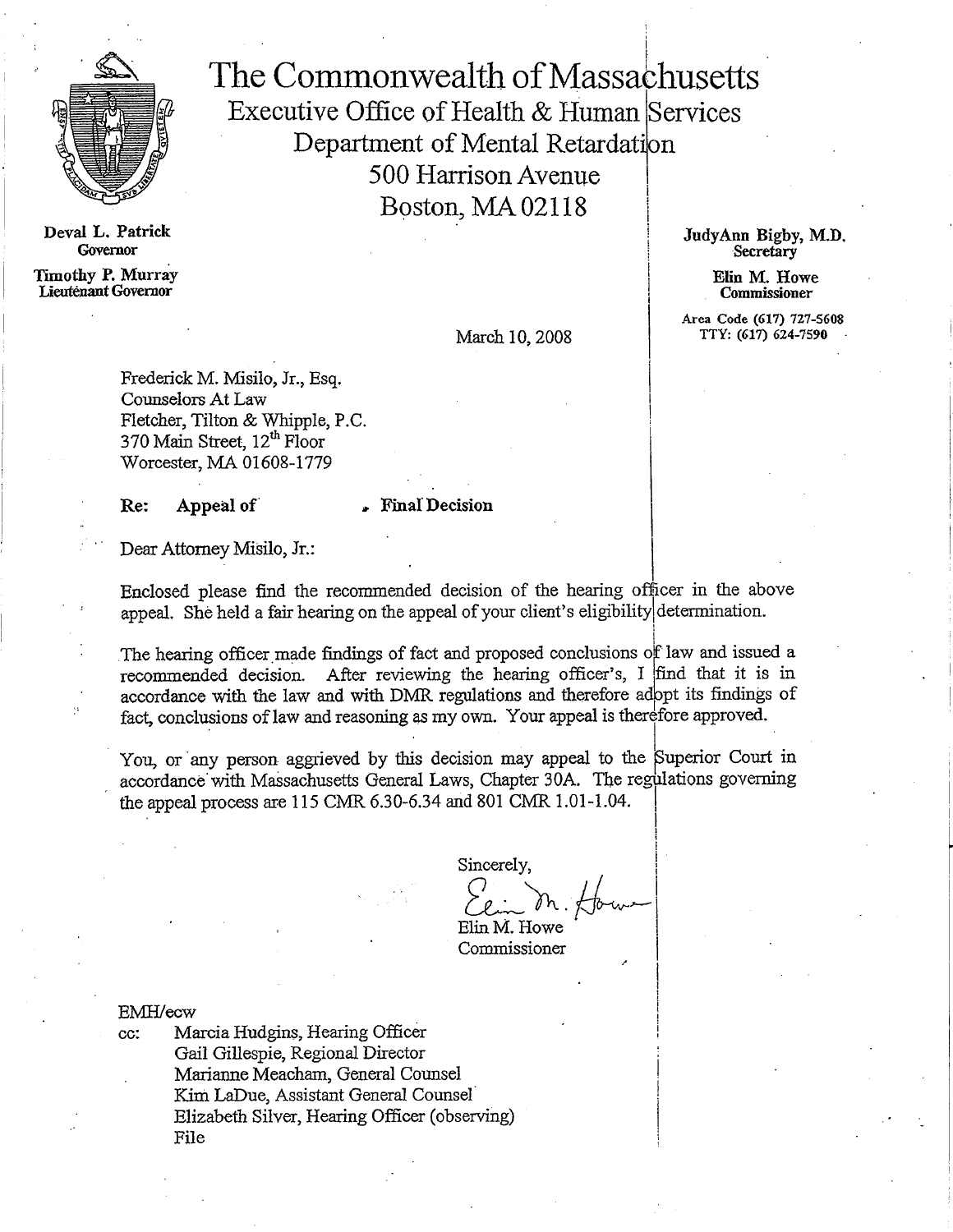# COMMONWEALTH OF MASSACHUSETTS DEPARTMENT OF MENTAL RETARDATION

## In Re: Appeal of

This decision is issued pursuant to the regulations of the Department of Mental. Retardation (DMR) (115CMR 6.30 - 6.34) and M.G.L. Chapter 30A. A hearing held was on November 30, 2007 at DMR's Metro Region Office located at the Fernald Center in . Waltham, Massachusetts.

Those present for the proceedings were:



Appellant Appellant's sister Appellant's father Attorney for the Appellant Attorney for the Appellant DMR Regional Eligibility Manager Attorney for DMR Hearing Officer (observing)

1

The evidence consisted of Documents submitted by DMR numbered D1-9, documents submitted by the Appellant numbered A1-11 and approximately 1 hour and 15 minutes of oral testimony.

#### ISSUE PRESENTED

Whether the Appellant is domiciled in Massachusetts in accordance with 115 CMR CMR  $6.04(2).<sup>1</sup>$ 

# SUMMARY OF THE EVIDENCE PRESENTED

- 1. This Appeal is based on the Appellant's denial of eligibility for DMR services. (D2)
- 2. The Appellant is a thirty-two year old man who currently resides in Framingham, Massachusetts (A3, D2)

<sup>&</sup>lt;sup>1</sup> DMR revised it regulations effective June 2, 2006. Because the Appellant's application for DMR **supports was filed after June 2, 2006, the new regulations apply.**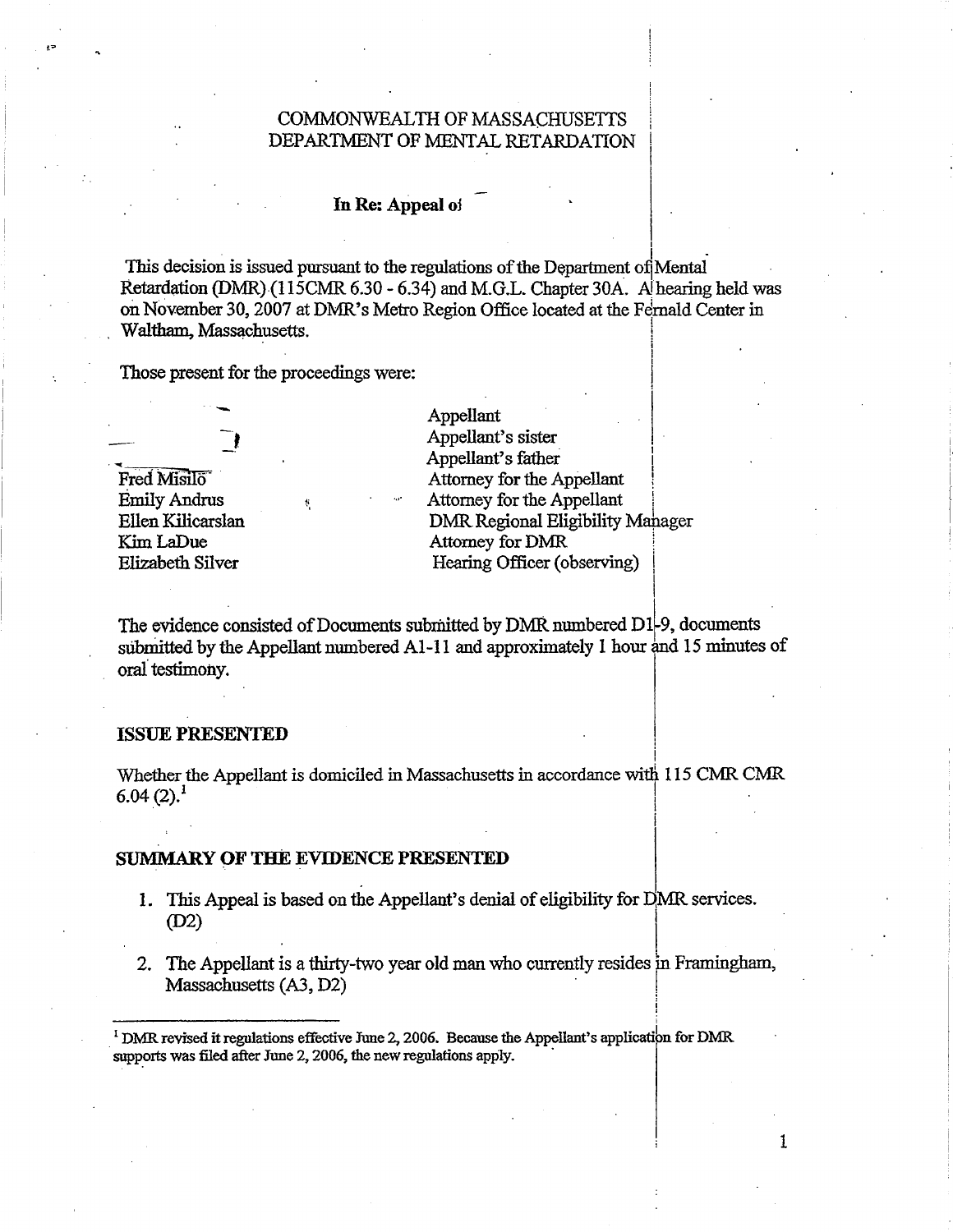# 3. The Appellant applied for DMR services on January 4, 2007. (DS)

The following documents were entered into evidence:

The Appellant's Resume (Al)

A picture of the Appellant (A2)

The Appellant's Massachusetts Identification Card, his Mass Health Card and his Morse Institute Library Card (A3-5)

The Appellant's Letter of Appeal dated March 23, 2007 (A6, D3)

Two reports form the Children's Institute's Prader-Willi Syndrome Behavioral Disorders Program in Pittsburgh, PA (A7-8)

A letter from Daniel J. Driscoll, Ph.D. M.D., an Associate Professor of Pediatrics at the University of Florida College of Medicine (A9)

The Appellant's Durable Financial Power of Attorney (A10)

The Appellant's Durable Power of Attorney for Health Care (All)

DMR's Eligibility Regulations with an effective date of June 2, 2006 (D1)

Denial of eligibility letter dated March 2, 2007 (D2)

Further denial of eligibility letter dated January 4, 2007 (D4)

The Appellant's Application for DMR eligibility and Adult Intake Form (D5-6)

Florida Department of Children and Families Support Plan dated August 28, 2006 (D7)

A Behavior Intervention Program prepared by the Alachua ARC! (D8)

A confidential psychological report dated September 26, 2006 (D9)

4. The Appellant's letter of appeal indicates that he moved to Massachusetts because he wanted to be closer to his siblings. He notes that he plans to live in Massachusetts permanently and states that he is happy to be back in New England because that's where he grew up. (A6, D3)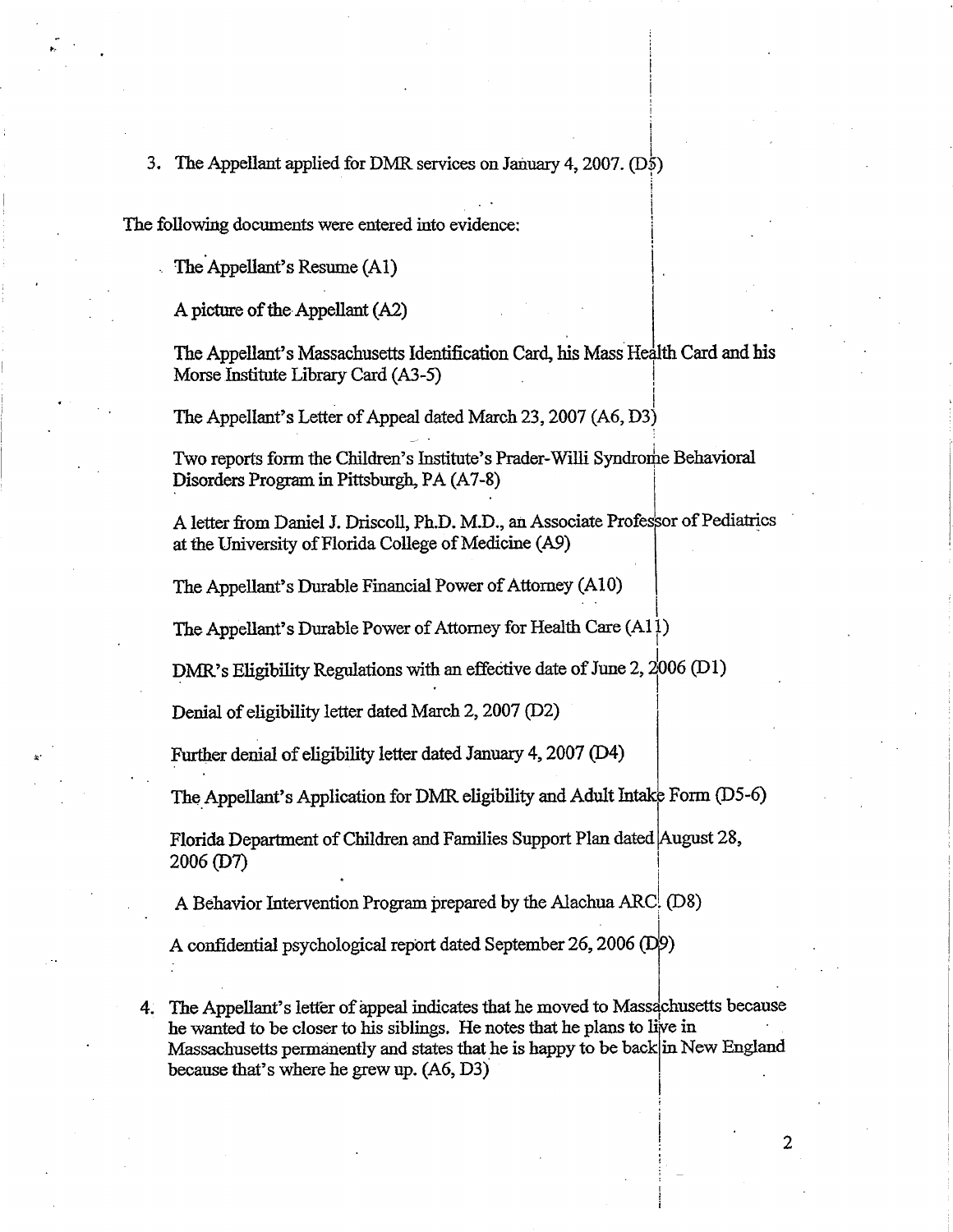- 5. The Final Report of the Children's Institute's Prader-Willi Syndrome Behavioral Disorders Program states that upon admission, the Appellant had increasing behavior problems, inability to lose weight and increases in disruptive behaviors. It states that he carries a diagnosis of Prader-Willi Syndrome (Prader-Willi). (A8)
- 6. The Florida Department of Children and Families Support Plan dated August 28, 2006 states that the Appellant communicates verbally, and expresses himself clearly and articulately. It notes that he is fairly independent in bis daily personal care and enjoys an active and social lifestyle with his housemates, peers and family members. The document also points out that the Appellart has a close relationship with his family and has traveled by plane on his own to visit his siblings. It states that his parents visit with him as much as they can.  $(D7)$
- 7. The Appellant gave testimony concerning his history and his relocation to Massachusetts from Florida. He stated that he was born in 1975 pnd was thirtytwo years of age. He testified that he lived in a group home in Framingham, Massachusetts. He stated that he lives with 4 other clients, a house manager and six staff members. He stated that all of the clients in the house have a disability known as Prader-Willi which is an eating disorder. He agreed that he has been aware of his diagnosis for a long time.

The Appellant stated that he is currently working at a candle company in Massachusetts. He said that this is something that he does in place of activities and a day program. He agreed that he is on the board of directors of the company and stated that he is a team leader as well.

The Appellant stated that he does not have a guardian. He stated that he has parents, and who live in New Hampshire as well as one brother, who live who lives in Brooklyn, New York and two sisters, and two lives in Brooklyn, New York and two sisters, in New Hampshire. He stated that he is particularly close to his sister,  $\frac{1}{2}$ 

The Appellant identified a picture taken of himself in Georgia and stated that he weighed 335 pounds at that time. He stated that he currently weighs about 144 pounds. The Appellant stated that the reason that he was so overweight was that he wasn't getting the help and support that he needed. He testified that at that time he was living alone with a caregiver coming in about once a week. (A2)

The Appellant testified that individuals with Prader-Willi need support 24 hours a day and without such support, will eat until they die. The Appellant stated that he was approximately 330 pounds at his heaviest and that as a result went into repertory heart failure. He stated that he went to the Children's linstitute in Pittsburg for six weeks where he got the help and the support that he needed. He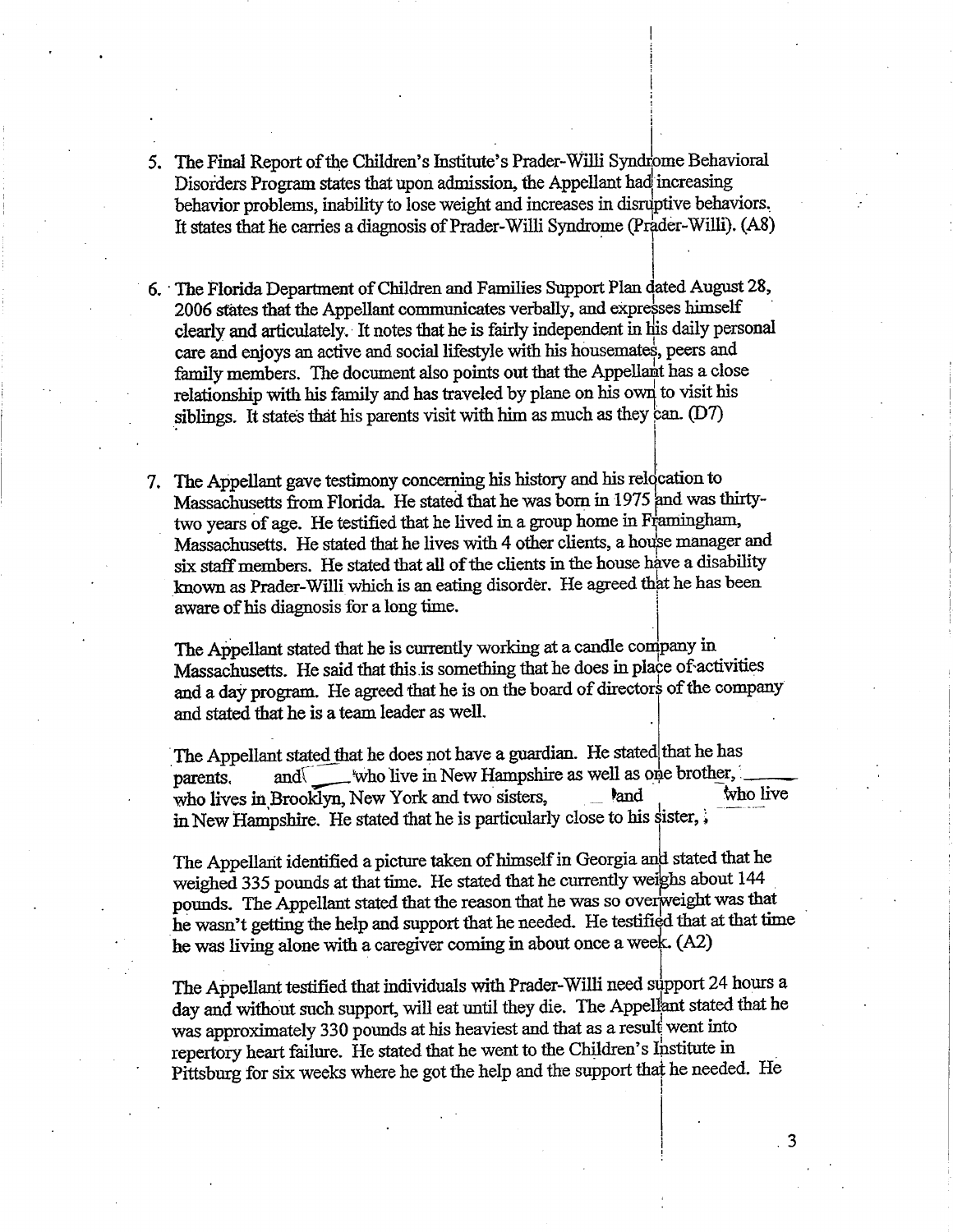stated that his stay in Pittsburg was very successful in that he lost about 40-60 pounds and was told how to lose the weight and keep it off. He stated he was given a plan in Pittsburg to keep the weight off. He testified that the plan suggested three miles of walking, 40 laps of swimming and food management. The Appellant testified that after leaving Pittsburg, he went back to Georgia for 3-4 weeks but moved to Florida because he heard that a Prader-Willi program there was supposed to be better. He testified that the program was better and that he was successful for a short period of time. The Appellant went on to say that he went to a Prader-Willi conference in Miami and met Patrice Carroll who told him about the Advocates Program (Advocates) in Massachusetts. (A7-8)

The Appellant explained that both of his parents had health scares and that he wanted to live closer to his siblings who live in New Hampshire. When asked why he didn't move to a program in New Hampshire, the Appellant stated that he met Patrice Carroll at a conference and believed thather program in Massachusetts , would provide him with the support he needed. The Appellant stated that he asked his sister to visit the Advocates program on his behalf. He testified that his sister found the program to be better than the one in Florida with more supportive staff. He stated that his sister also looked at a program on Cape Cod but did not think that it was as good as the one in Framingham. The Appellant stated that he visited . the program in November of 2006. He testified that his parents dropped him off, and he visited the program on his own. The Appellant testified that the program offered a much better environment. He stated that staff seemed much more supportive than those in his previous program. He also stated that in this program the clients had no access food in the kitchen and that the staff did the cooking. The Appellant testified that following his visit he made the decision that he wanted to stay-in Massachusetts and not move back to Florida. He stated that he moved to the Advocates program in December of 2006. The Appellant stated that if he weren't in a program like Advocates, he would eat junk food andleat until he died.

The Appellant stated that he intends to stay in Massachusetts. He noted that he has a Mass ID card, a Mass Health card, a library card and has registered to vote in Massachusetts. He stated that he applied for services in Massachusetts.. He agreed that he was denied eligibility. He stated that he asked his sister,  $\frac{1}{1-\frac{1}{1-\frac{1}{1-\frac{1}{1-\frac{1}{1-\frac{1}{1-\frac{1}{1-\frac{1}{1-\frac{1}{1-\frac{1}{1-\frac{1}{1-\frac{1}{1-\frac{1}{1-\frac{1}{1-\frac{1}{1-\frac{1}{1-\frac{1}{1-\frac{1}{1-\frac{1}{1-\frac{1}{1-\frac{1}{1-\frac{1}{1-\frac{1}{1-\frac{1}{1-\frac{1}{1-\frac{$ the letter of appeal because he had difficulty writing. He agreed that he read the letter and that he signed it. (A3-6, D2-4).

testified on behalf of the Appellant. She testified that after her brother received the letter saying that he was denied eligibility, she asked him if he wanted to appeal and assisted him in writing the letter of appeal.  $(D2-3, A6)$ 

The witness testified that she lives in Hopkinton, New Hampshire. She stated that she is a licensed social worker and works for Wide Horizons for Children in Waltham, Massachusetts. She stated that she spends one to two days a week working in Massachusetts and that the Appellant's residence is about 10 minutes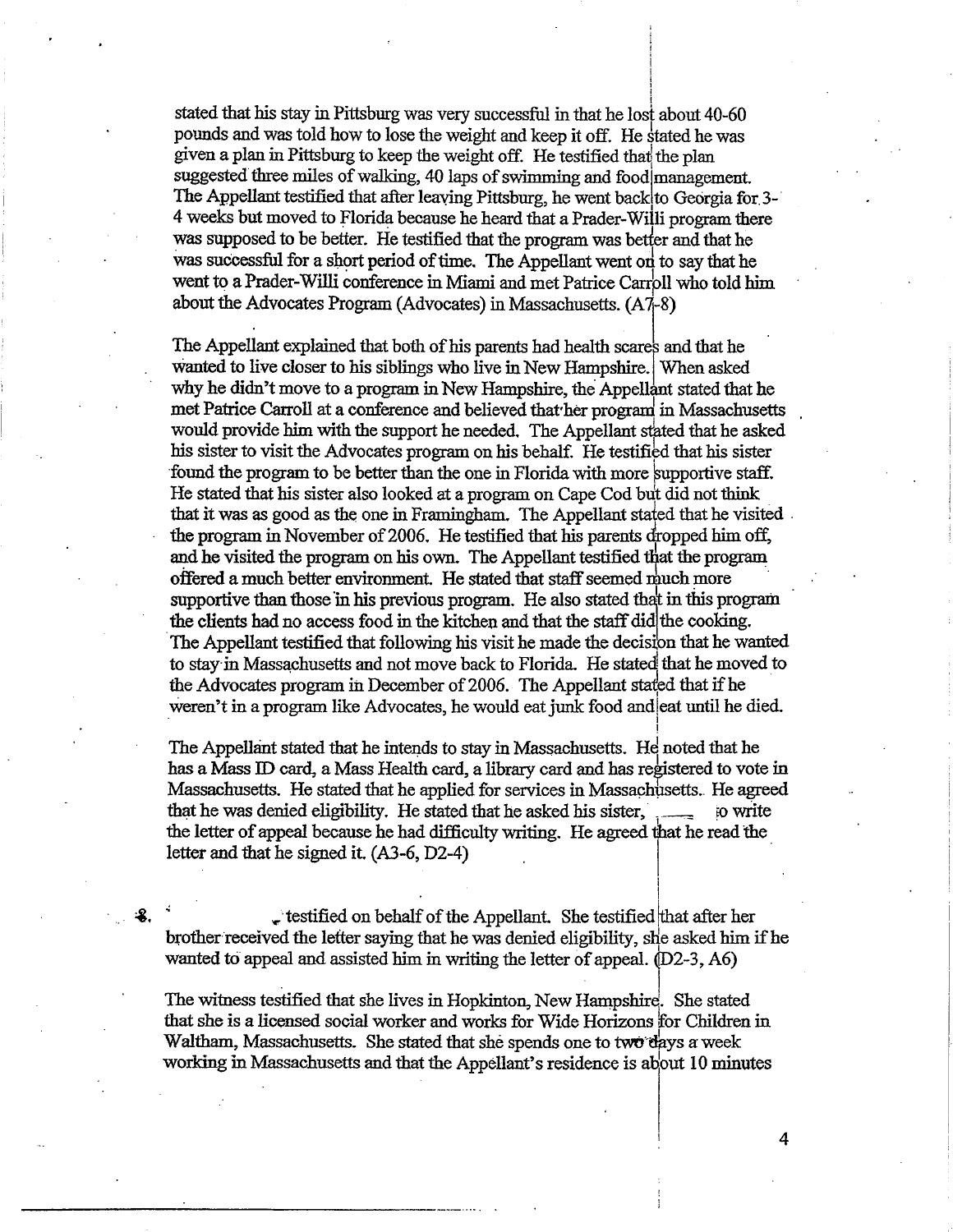from where she works.

Ms. 'testified that the Appellant is nine years younger than she is. She stated that when her mother was working, she helped care for the Appellant. She testified that she is very close to him and that they confide in each other in a brother-sister sort of way. She stated that since she left for college, the Appellant has always visited her for one week a year. She testified that she tries to talk to the Appellant on the phone once a week, but they usually talk 2-14 times per month. Ms. that she is the successor decision maker for the Appellant following her mother and father. She stated that she is very comfortable in taking on this role. She stated that she has started to act as an advocate for the Appellant and explained that she has begun to take on this role as her parents are aging and have had health issues. She stated that the Appellant wanted to move closer to her and to look at options closer to where she lives. She stated that she had looked for programs for him in the New England area but had stopped looking a few years ago. The witness testified that the Appellant contacted her and asked her to check out a program in Massachus etts for him. She stated that she did check out the program as well as one on Cape Cod, but noted that the program on Cape Cod would be farther away from her workplace. She stated that she was very impressed with the Advocates and reported her impressions to the Appellant telling him that it was worth checking it out further. She stated that she explained to the Appellant that the Advocates locks the food up and stated that he was fine with that. She opined that this practice of locking up the food takes the anxiety away. She stated that since the 'Appellant has been in the Advocates program he has gone from 190 pounds to 140-145 pounds. (A10-11)

9. On cross-examination, the Attorney for DMR asked the witness how many times she had visited the Advocates program since June. Ms. she had visited the Advocates program since June, Ms.' had visited in August. She stated that when her brother moved into the program, she visited him once or twice a week. She explained that her parent's weren't living in Massachusetts, and she was concerned about the Appellant's transition. She stated that she did not help him move from Florida, but that she helped him unpack and arrange his things.

10. The testified on behalf of the Appellant. He testified that the Appellant was diagnosed with Prader-Willi shortly after he was born. He stated that the Appellant attended special education classes beginning with infant stimulation classes when he was 8 months old. He testified that the Appellant finished high school when he was around 20. Mr. school when he was around 20. Mr.. lived with him since he was 19. He stated that at first the Appellant lived alone with minimum supervision and that he gained a great deal of weight. Following the weight gain, the Appellant went to Pittsburg where he attended a very intensive program. The witness testified that although the staff providing services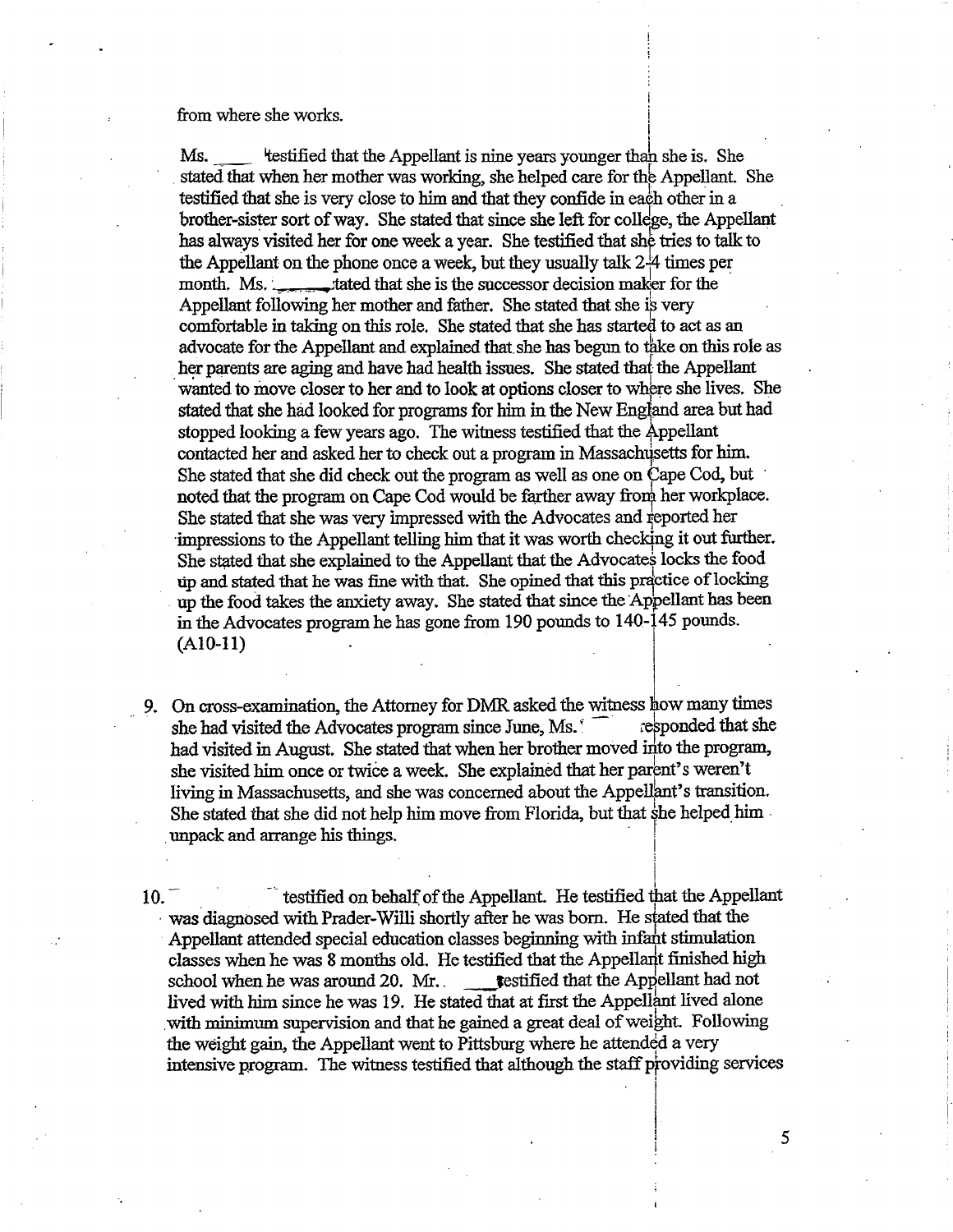to the Appellant in Georgia was given information about the need for the Appellant to stay on the program developed in Pittsburg; they were not able to provide the Appellant with the structure and supervision that he needed. The witness testified that they contacted a national organization and received a recommendation for a program located in Gainesville, Florida. The witness testified that his employer allowed him to transfer to Florida with the understanding that he would commute to Georgia when necessary. Mr. stated that the Appellant thrived in Florida program. The witness testified that he retired three years ago and his wife retired one year ago. He stated that he had never pursued guardianship for the Appellant, but consulted with an attorney and prepared Powers of Attorney for the Appellant. (D 7-8, 10-11)

Mr. testified that in June of 2006 while the Appellant was living in Florida, he approached Mr.  $\Box$  and asked him why did he have to wait for him to die; why couldn't move closer to his sisters and brother. Mr. said that he investigated programs in the greater New England area including Latham on the Cape and the Advocates in Framingham. He stated that he brought. Massachusetts in November of 2006 and met with Advocates Clinical Director in the program's main office. He stated that the Appellant and the Clinical Director went their way and he and his wife went to New Hampshire. The witness stated that when he returned the Appellant didn't want to leave the program; however he did return to Florida. He stated that the Appellant moved back to Framingham in December of 2006. He could not recall if the Appellant came on his own, but said that it wouldn't have been unusual for him to be put on a plane and to have flown to Boston where his sister would meet him. The witness stated that at some point he and his wife decided to move to New Hampshire. Mr. \_\_\_\_\_ (told the Advocates that he would pay for the cost of the program until the Appellant could qualify for funding.

- 11.On cross-examination, counsel for DMR asked the witness if he did anything to help the Appellant arrange for his placement at Advocates other than driving him to the home and talking to individuals that work for Advocates. He stated, "Not really", and then went on to explain how that once the Appellant had been stabilized in Florida, he began to make more of his own decisions. He testified that in the past few years he has given the Appellant advice but has not made decisions for him. He stated that he had attended some Prader-Willi conferences with the Appellant. He stated that the first contact he had with the Advocates was his meeting with Patrice at a Prader-Willi conference and concurred that this was a conference that the Appellant had attended with him
- 12. Ellen Kilicarslan testified on behalf of DMR. Ms. Kilicarslan testified that she is the Regional Eligibility Manager and the Director of Family Supports. She stated that as the Regional Eligibility Manger she oversees the team of 6 people. She stated that she reviewed the Appellant's records including the Intake Application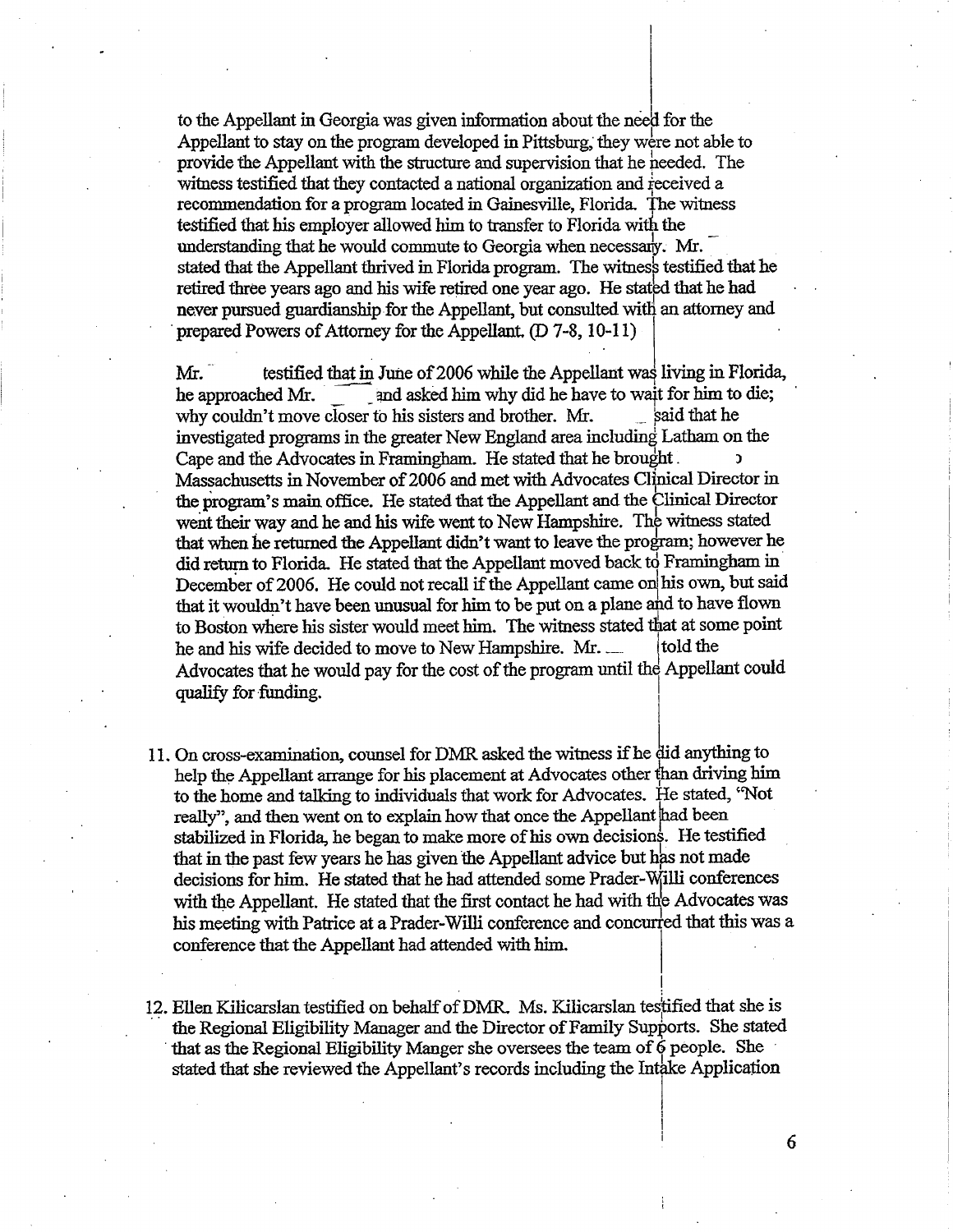which indicated that the Appellant was residing in Massachusetts and that the family wanted DMR residential money eventually. She noted that on the Adult Intake Information Form there was a comment relative to the family's finite resources. She testified that she also reviewed an evaluation of the Appellant done prior to his coming to Massachusetts and stated that the document indicated that the purpose of the evaluation was to assess the Appellant's levellof intellectual functioning in preparation for his move to Massachusetts. She stated that she contacted the Appellant and his father telling them that the Appellant was ineligible for services on the basis of domicile. She stated that the Appellant wrote a letter requesting an appeal stating that he lived in Massachusetts and needed services and that he moved here because he wanted to be closer to his family. The witness stated that the next step was the Informal Conference. She testified that at the Conference, she gave the Appellant a copy of the DMR regulations and explained to him that it was her belief that his family had helped arrange his placement. She stated that the Appellant told her that his fear was that his parents were aging and that he wanted to move closer to his siblings andl be in a program that would really meet his needs. He also shared his Mass Health card, his Mass ID and his bank account with her. She stated that she shared thel information given to her by the Appellant with the Regional Director and stated that they weren't convinced that the Appellant's parents didn't arrange for his placement. (D2-4, 5-6, 9)

13. On cross-examination, the witness was asked if she were familiar with DMR's regulation on the presumption of competence found at 115 CMR 5.07 (1). She answered that she was not totally familiar with the regulation. She was asked to review the regulation to refresh her memory. After reviewing the regulation, Ms. Kilicarslan agreed the Department has established a presumption of competency. She further agreed that the Appellant is over the age of 18 and that the Department has taken the position he is legally competent to 'make decisions and that being competent includes the right to travel. She agreed that she made the determination that someone other than the Appellant arranged for his placement. She agreed that in her opinion this made the Appellant ineligible for services. She agreed that if the Appellant had flown up to Massachusetts on his own and made application for DMR services, he would be found to be eligible as to domicile. She also agreed that if his parents had moved to Massachusetts prior to him applying for DMR services, he would be determined to be domiciled in Massachusetts for purposes of DMR eligibility. She stated that the purpose of DMR's regulation on domicile is so that people don't move here presuming that they are going to get services.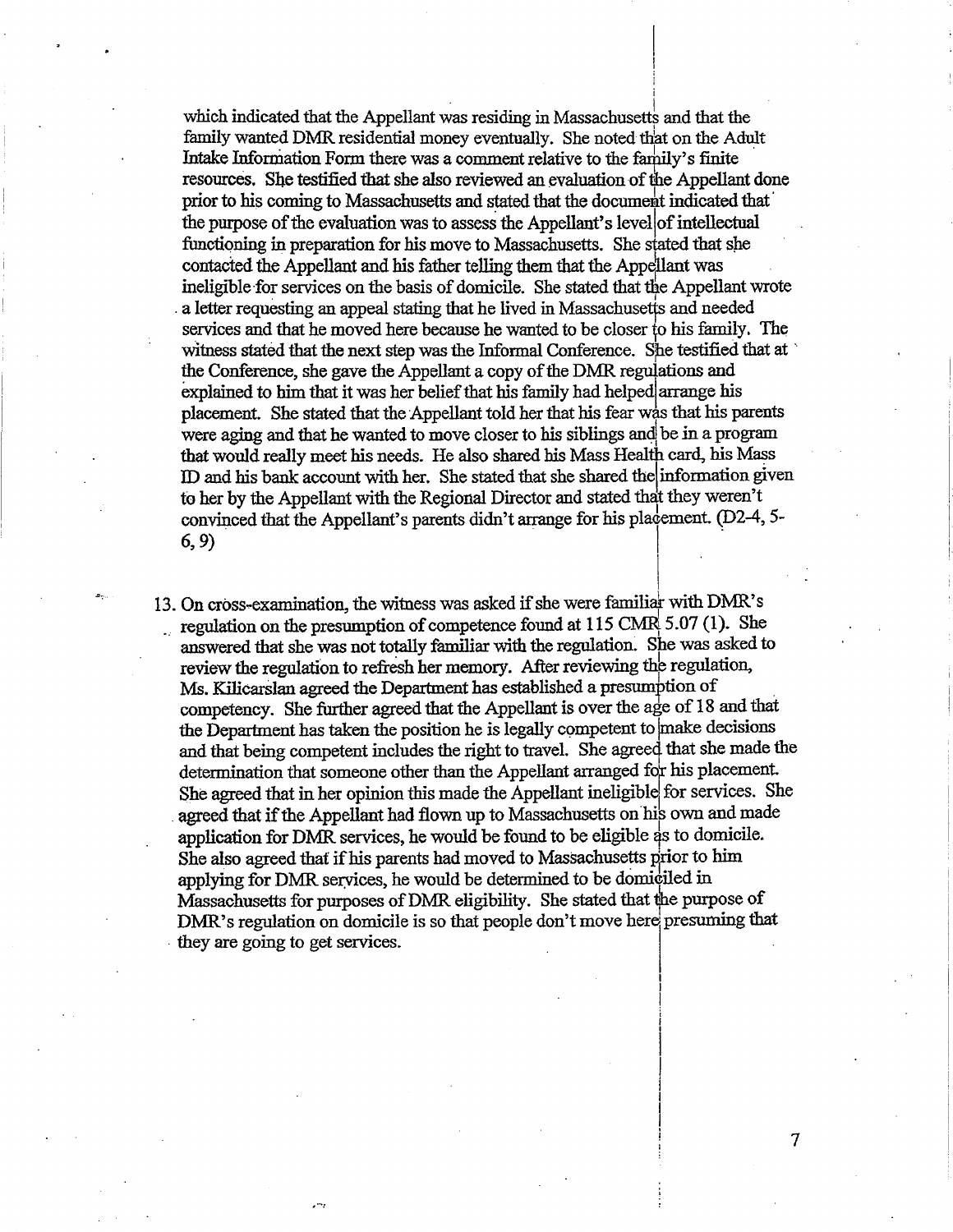#### FINDINGS AND CONCLUSIONS

After a careful review of all of the evidence, I find that the Appellant has shown by a preponderance of the evidence that he is domiciled in Massachusetts. My specific reasons are as follows:

In order to be eligible for DMR supports, an individual who is 18 years of age or older must meet the two criteria set forth at 115 CMR 6.04: (a) he must be domiciled in the Commonwealth and (b) he must be a person with mental retardation as defined in 115 CMR 2.01. The only issue before me is whether or not the Appellant meets the criteria to . be considered domiciled in Massachusetts.

115 CMR 6.04 (2) (a) states that for purposes of eligibility for DMR supports, a person shall be considered to be domiciled in Massachusetts if he or she resides in Massachusetts with the intention to remain here permanently or for an indefmite period.

115 CMR 6.04 (2) (b) (2) states that there shall be a presumption that persons are not domiciled in Massachusetts who reside in a home or other setting subject to licensure or regulation by the Commonwealth which residence was arranged by a parent, guardian, or family member who is not domiciled in Massachusetts and was not so domiciled at the time of the person's placement.

Based on the evidence presented, I find that for purposes of eligibility for DMR supports the Appellant meets the criteria of 115 CMR 6.04 (2) (a) as he resides in Massachusetts and has the intention to remain here permanently.

Based on the evidence presented, I find that the presumption that the Appellant is not domiciled in Massachusetts as set out in 115 CMR 6.04 (2) (b) (2) has been rebutted. The evidence showed that the Appellant over the age of 18, is not under guardianship and is presumed competent. The evidence showed that the Appellant has been diagnosed with Prader-Willi and that he understands his condition and the need for support and supervision which a program like Advocates provides. The evidence showed that the Appellant wanted to move closer to his siblings due to his parents' health issues and due to his close relationship with his siblings, particularly his sister,  $\qquad \qquad \qquad$  The evidence showed that the Appellant found out about the Advocates when attending a Prader-Willi conference with his father and that the Appellant thought that this would be a good program for him. The evidence showed that although the Appellant's family assisted him in his move to Massachusetts, they did not arrange the placement. The 'vidence showed that the Appellant's father and his sister helped him by investigating the Advocates, by assisting him in traveling to Massachusetts and by helping him to pay for the cost of the program until such time as he was deemed eligible for DMR supports. There was no evidence submitted showing that the Appellant's parents or family members located the Advocates, introduced the Appellant to the program or brought him to the program without his expressing his desire to investigate the possibility relocating to Massachusetts. I find that assisting is not the same as arranging. I am convinced that the